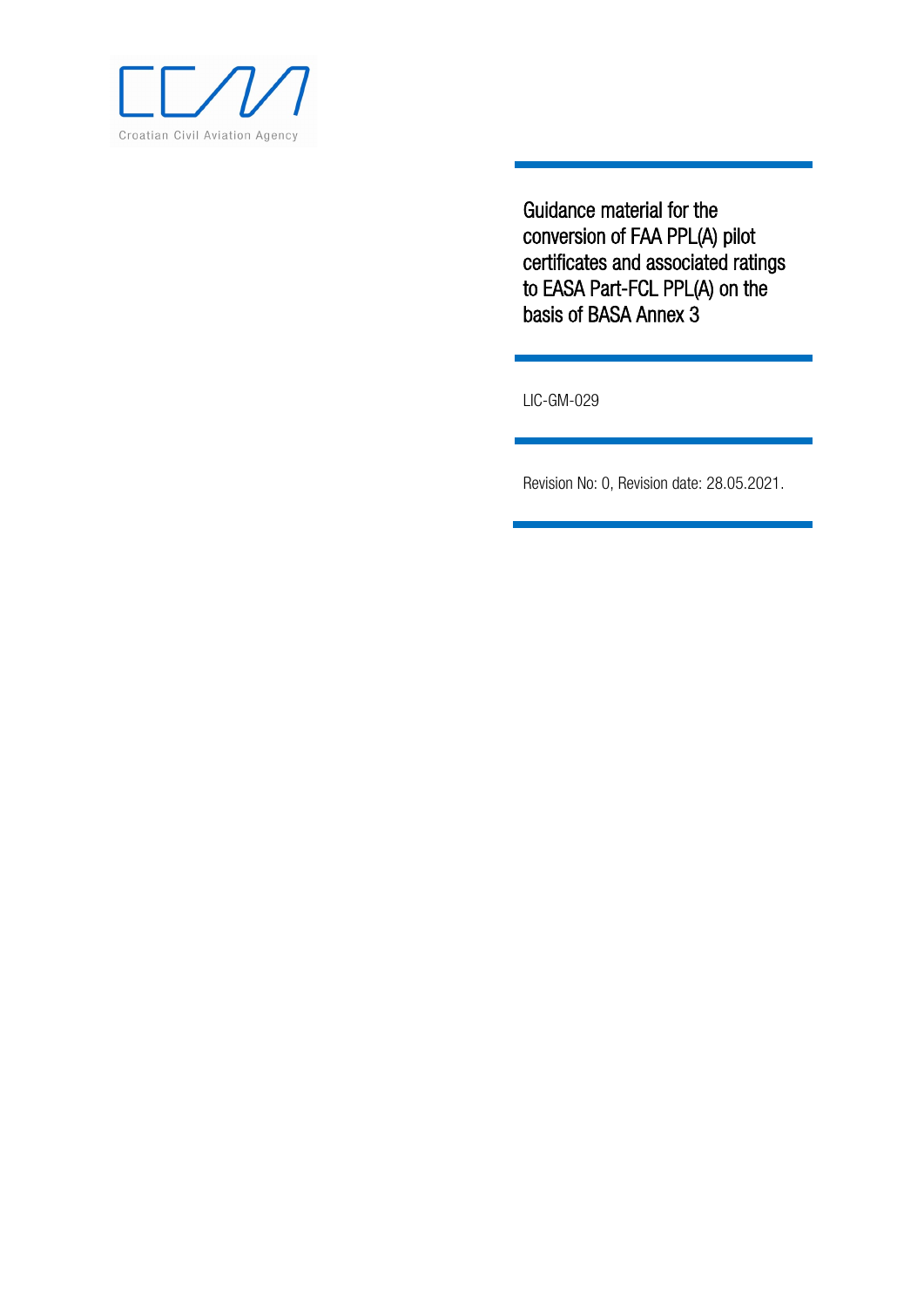

# CONTENT:

| 1 <sub>1</sub> | COMMON REQUIREMENTS FOR THE CONVERSION                                | $\overline{2}$          |
|----------------|-----------------------------------------------------------------------|-------------------------|
| $\bullet$      | <b>ELIGIBILITY FOR CONVERSION UNDER ANNEX 3</b>                       | $\overline{2}$          |
| $\bullet$      | <b>MEDICAL CERTIFICATE</b>                                            | $\overline{2}$          |
| ٠              | <b>LANGUAGE PROFICIENCY</b>                                           | $\overline{2}$          |
| 2.             | THEORETICAL KNOWLEDGE EXAMINATION                                     | 3                       |
| ٠              | THEORETICAL KNOWLEDGE EXAMINATION FOR PPL CONVERSION                  | 3                       |
| $\bullet$      | THEORETICAL KNOWLEDGE EXAMINATION FOR CONVERSION OF INSTRUMENT RATING | 3                       |
| 3.             | PRACTICAL EXPERIENCE AND SKILL TESTS                                  | 3                       |
| $\bullet$      | PPL(A) CONVERSION                                                     | 3                       |
| $\bullet$      | MULTI-ENGINE PISTON CLASS RATING                                      | $\overline{4}$          |
| $\bullet$      | <b>NIGHT RATING</b>                                                   | $\overline{\mathbf{4}}$ |
| $\bullet$      | <b>INSTRUMENT RATING</b>                                              | 4                       |
| 4.             | <b>CONVERSION APPLICATION</b>                                         | 5                       |
| 5.             | <b>CONTACT</b>                                                        | 5                       |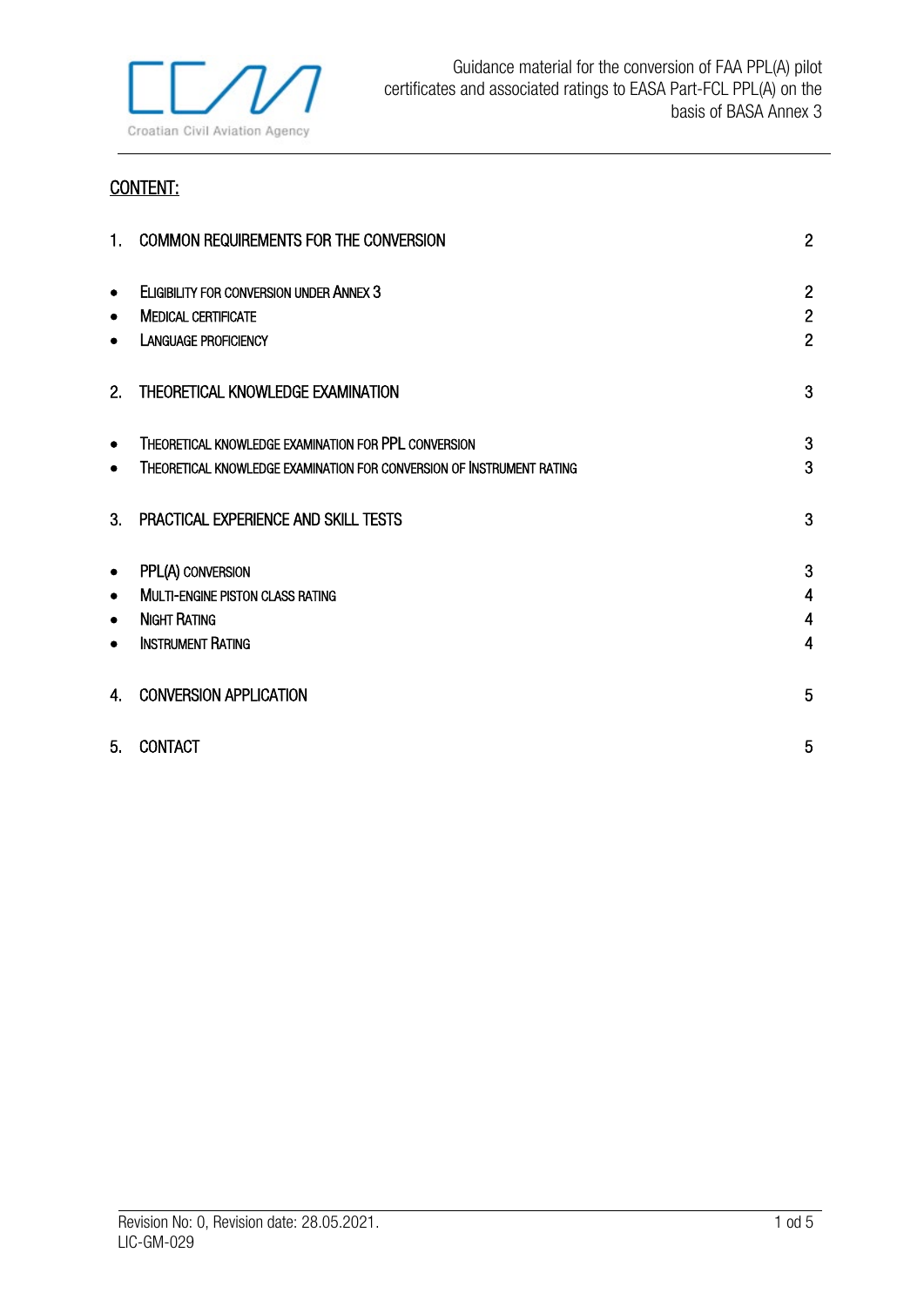

The Croatian Civil Aviation CCAA (here and after CCAA) informs candidates through this guidance material about the process of the conversion of FAA issued PPL(A) pilot certificates and associated ratings to EASA Part-FCL PPL(A) licence on the basis of The Agreement between the United States of America and the European Union on Cooperation in the Regulation of Civil Aviation Safety - BASA Annex 3.

The BASA Annex 3 covers the conversion of FAA private pilot certificate to EASA Part-FCL Private pilot licence. FAA issued CPL, MPL and ATPL pilot certificates with private pilot privileges can only be converted to EASA Part-FCL private pilot licence on the basis of this agreement.

The BASA Annex 3 covers the conversion of the following ratings:

- $\triangleright$  Single-engine piston land airplane rating (SEP)
- $\triangleright$  Multi-engine piston land airplane rating (MEP)
- $\triangleright$  Instrument rating for single-engine piston airplanes (IR/SE)
- $\triangleright$  Instrument rating for multi-engine piston airplanes (IR/ME)
- $\triangleright$  Night rating

Out of scope of this agreement are the following:

- $\triangleright$  Type ratings
- $\triangleright$  Experimental airplanes
- $\triangleright$  TMGs
- $\triangleright$  SEP/MEP (sea)
- FAA sport Pilot and Recreational Pilot certificates
- $\triangleright$  Any licence, certificate or rating issued by another contracting State to the Chicago Convention which has been rendered valid by the FAA via 14 CFR part 61, §61.75

## <span id="page-2-0"></span>1. COMMON REQUIREMENTS FOR THE CONVERSION

#### <span id="page-2-1"></span>• Eligibility for conversion under Annex 3

The pilots holding an FAA certificate that are already residing in an EU Member State before the applicability of Annex 3, shall prove their currency by self-declaration that is contained in the application form.

All other pilots holding an FAA certificate with PPL(A)/IR(A) whose ratings were issued after the applicability of Annex 3 must prove their currency through means of the self-declaration and through the FAA issued verification letter.

#### • Medical certificate

<span id="page-2-2"></span>The applicant's FAA medical certificate must be current and they have to hold a valid EU medical certificate. The medical certificate must be at least class 2 and appropriate to the licence and ratings to be requested.

#### • Language proficiency

<span id="page-2-3"></span>If the applicant holds an 'English proficient' endorsement on their FAA pilot certificate, this endorsement is considered equal to English language proficiency level 4. The validity period for English language proficiency level 4 will start from the date of the last documented flight review.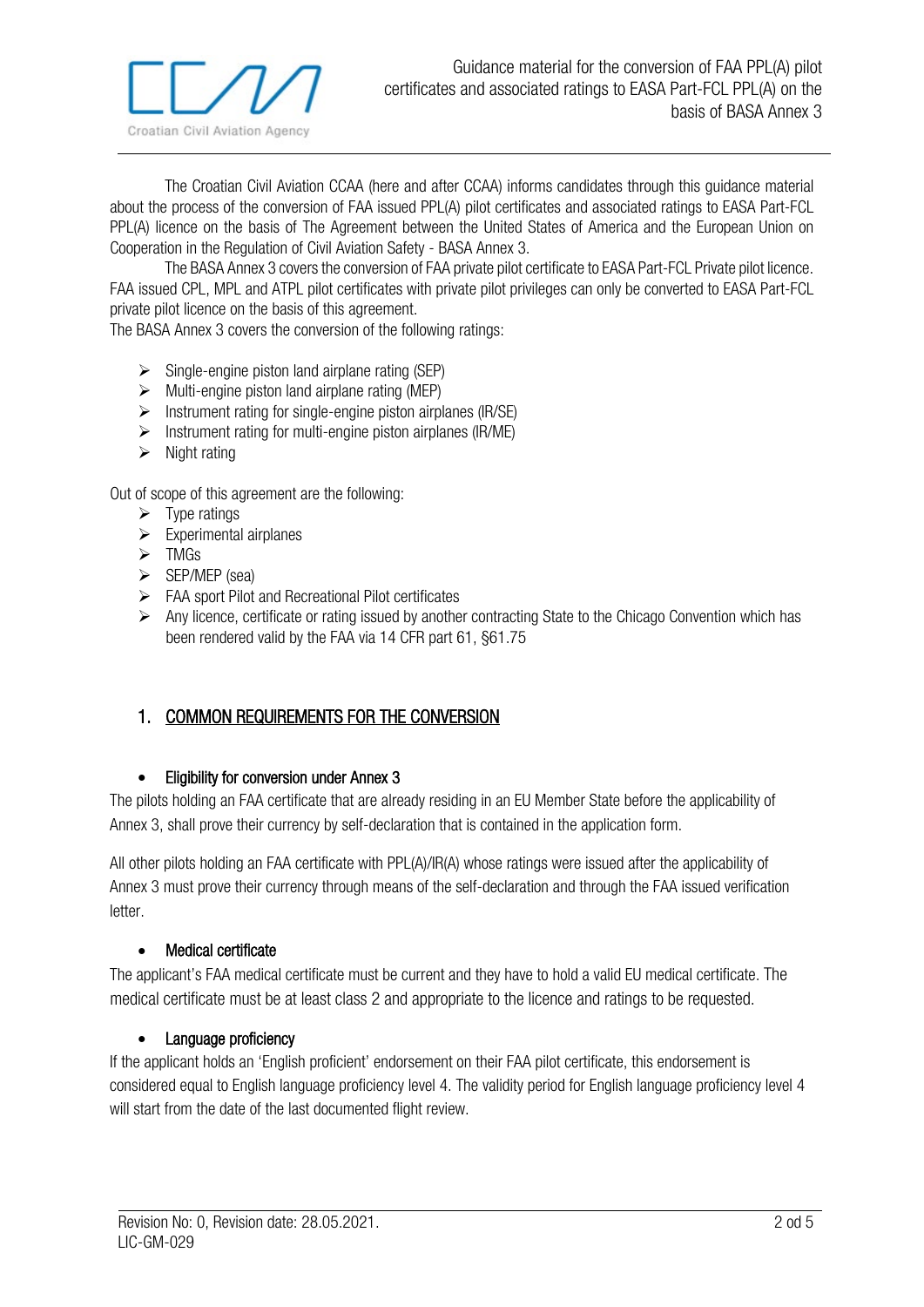

If the applicant does not hold the 'English proficient' endorsement on their FAA pilot certificate or they wish to obtain English language proficiency level 5 or 6, they need to attend language assessment in an EU approved Language testing body and obtain a certificate.

## <span id="page-3-0"></span>2. THEORETICAL KNOWLEDGE EXAMINATION

### <span id="page-3-1"></span>• Theoretical knowledge examination for PPL conversion

The applicant has to demonstrate theoretical knowledge of 'Air Law' and 'Communication' to the examiner before the Skill test. The examination is based on PPL(A) theoretical knowledge syllabus as stated in AMC1 FCL.210; FCL.215 to Commission Regulation (EU) 1178/2011.

If the applicant fails to pass the theoretical knowledge demonstration after 2 attempts, they must undertake additional theoretical knowledge instruction at an ATO or DTO (the amount of training is to be determined by the ATO/DTO). After the instruction, the applicant has to complete written examination at the CCAA or other EU member aviation authority.

### • Theoretical knowledge examination for conversion of Instrument rating

<span id="page-3-2"></span>The applicant must demonstrate theoretical knowledge of 'Air Law', 'Flight planning and monitoring' and 'Communication' at the instrument rating level. The examination has to be completed in written form at the CCAA or other EU member aviation authority.

The applicant is exempt from the written examination, only if they have a minimum experience of at least 50 hours of flight time under IFR as PIC on airplanes. In this case, the applicant has to demonstrate to the examiner before the Skill test the adequate level of theoretical knowledge.

The applicant has successfully completed the required theoretical knowledge examination when they passed the examination within the 24-month period preceding the month of application. If the applicant fails to pass the examination within 4 attempts, they must undertake additional theoretical knowledge instruction at an ATO (the ATO will determine the amount of theoretical instruction needed).

If the applicant is applying for both PPL and IR conversion, they need to demonstrate the theoretical knowledge for both.

## <span id="page-3-3"></span>3. PRACTICAL EXPERIENCE AND SKILL TESTS

### <span id="page-3-4"></span>• PPL(A) conversion

The applicant has to pass the skill test in accordance with the requirements of Regulation (EU) 1178/2011 – FCL.235 and FCL.725 with a Part-FCL examiner. Before the Skill test, the applicant has to pass the theoretical knowledge examination.

If the applicant applies for both the SEP and MEP ratings conversion, they can pass the Skill test on MEP airplane, which will cover the SEP Skill test.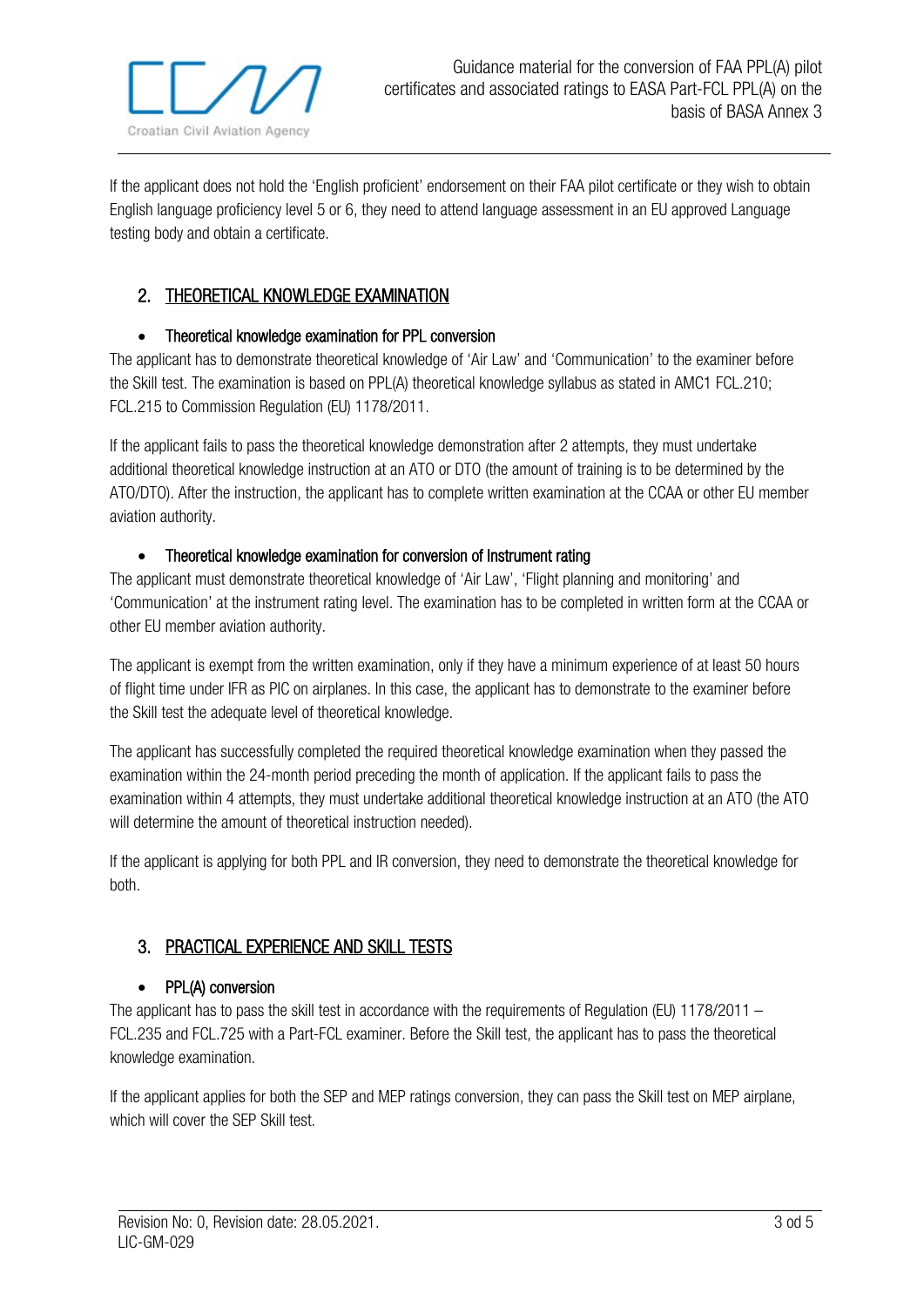

### • Multi-engine piston class rating

<span id="page-4-0"></span>For the conversion of MEP land rating (endorsed in the FAA certificate as MEL), the applicant has to prove that they comply with the minimum training and flight experience on MEP airplanes as required in Part-FCL Subpart H. The training and flight experience can be completed either in the FAA system or EU Part-FCL system or in combination of both.

Flight experience of 70 hours as pilot in command (PIC) on airplanes may have been achieved either in the FAA system or in the EU Part-FCL system or in combination of both.

Theoretical knowledge examination and at least 7 hours of theoretical knowledge instruction in multi-engine airplane operations may be fulfilled with similar theoretical knowledge in the FAA system. Applicants who hold either a valid FAA flight instructor certificate with multi-engine privileges or a valid FAA multi-engine type rating may be deemed as having completed the theoretical knowledge portion.

The requirement of at least 2 hours and 30 minutes of dual flight instruction under normal conditions of single-pilot MEP airplane operations, and not less than 3 hours 30 minutes of dual flight instruction in engine failure procedures and asymmetric flight techniques may be fulfilled with similar dual instruction exercises in the FAA system or with similar flight experience as PIC on single-pilot MEP airplanes.

If the applicant has not fulfilled the requirements stated above in the FAA system, they must complete the missing training at an EU DTO or ATO in accordance with Commission Regulation (EU) No 1178/2011.

### • Night Rating

<span id="page-4-1"></span>The applicant for the Part-FCL night rating must have fulfilled at least 5 hours of flight time in the airplane category at night, including:

(i) At least 3 hours of dual instruction, and

(ii) At least 1 hour of cross-country navigation with at least one dual cross-country flight of at least 50 km (27 NM) and 5 solo take-offs and 5 solo full-stop landings.

The flight training and experience may be completed either in the FAA system or in the EU Part-FCL system or in combination of both. The applicant, who has not fulfilled the training and flight experience requirements as stated above in the FAA system, shall complete the missing training at a DTO or ATO in accordance with Commission Regulation (EU) No 1178/2011.

#### • Instrument Rating

<span id="page-4-2"></span>Before the Skill test the applicant has to complete acclimatization flying in the EU. The acclimatization flying will be completed within an ATO approved in accordance with Commission Regulation (EU) No 1178/2011 in one of the Member States. The flying exercises will be based on the modular IR(A) flying training syllabus established in Appendix 6 Section A to Part-FCL. The amount of flying exercises will be decided by the ATO.

The applicant for an instrument rating for single-pilot single-engine or single-pilot multi-engine land airplanes does not need to complete acclimatization flying, if they have:

(i) Prior experience of at least 50 hours of flight time under IFR as PIC on airplanes gained after initial issue of the IR(A); or